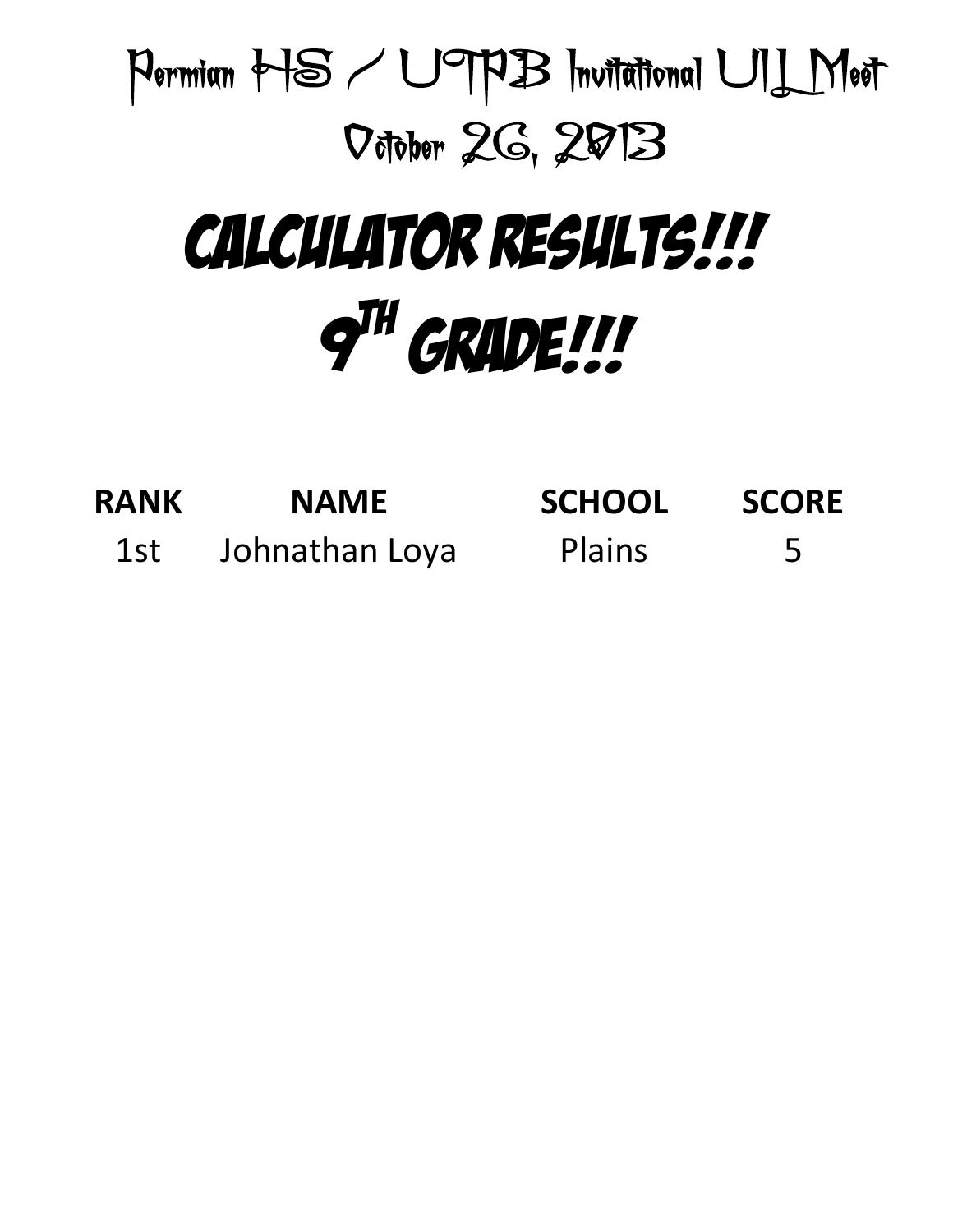### CALCULATOR RESULTS!!! 10<sup>TH</sup> GRADE!!!

| <b>RANK</b> | <b>NAME</b>                | <b>SCHOOL</b> | <b>SCORE</b> |
|-------------|----------------------------|---------------|--------------|
| 1st         | <b>Natalie Steen</b>       | Permian       | 102          |
| 2nd         | <b>Kailea Williams</b>     | Permian       | 66           |
| 3rd         | Jordan Lashaway            | Seminole      | 42           |
| 4th         | <b>Will Sellers</b>        | Permian       | 42           |
| 5th         | <b>Jack Fawcett</b>        | Permian       | 39           |
| 6th         | <b>Brittnay Michaleson</b> | Plains        | 38           |
| 7th         | <b>Cameron Bugg</b>        | Permian       | 17           |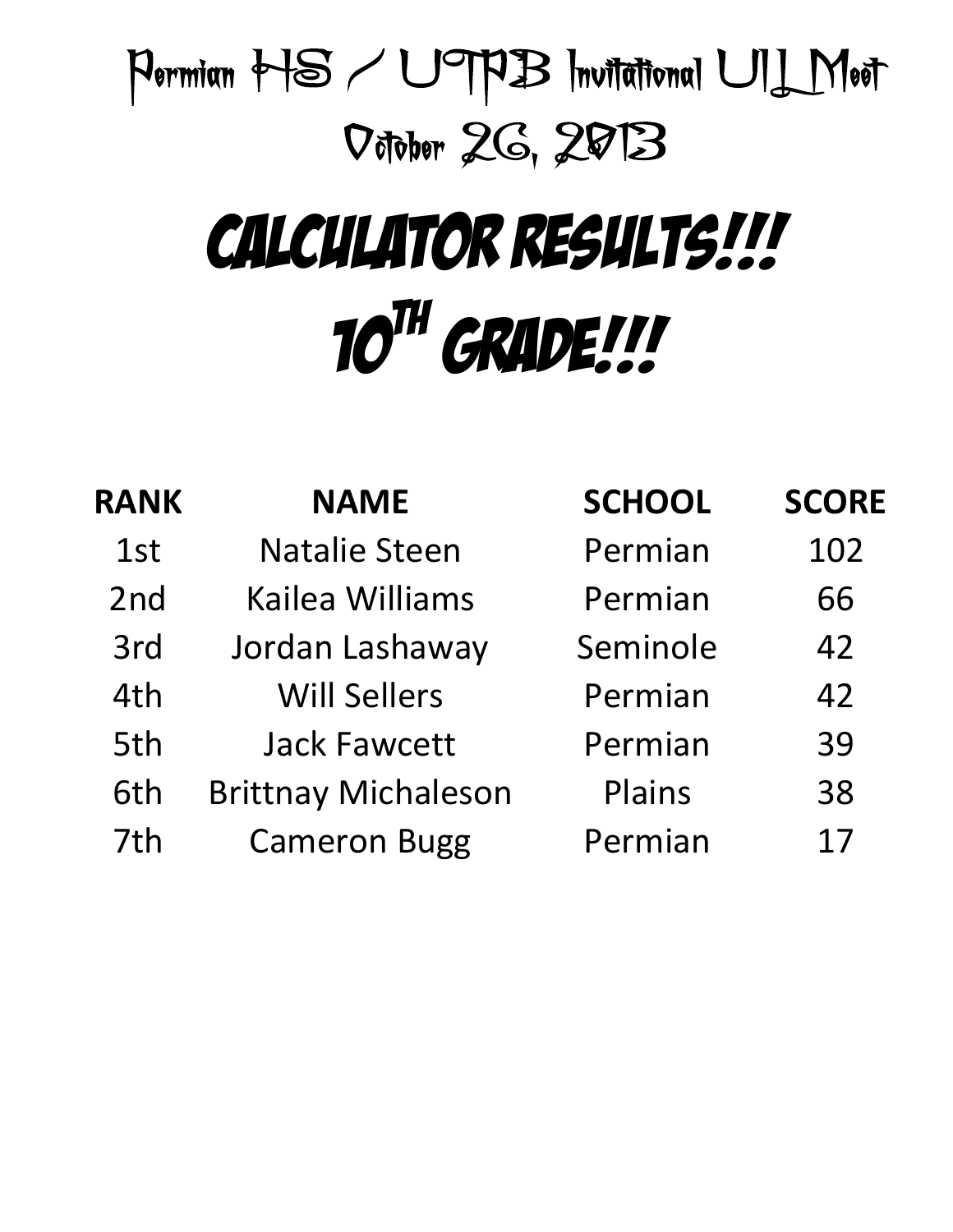# CALCULATOR RESULTS!!!  $11^{\text{TH}}$  GRADE!!!

| <b>RANK</b> | <b>NAME</b>            | <b>SCHOOL</b> | <b>SCORE</b> |
|-------------|------------------------|---------------|--------------|
| 1st         | <b>Anna Muy</b>        | Permian       | 123          |
| 2nd         | <b>Katie Starnes</b>   | Permian       | 106          |
| 3rd         | <b>Hope Harmonson</b>  | Permian       | 93           |
| 4th         | <b>Brock McWhirter</b> | Plains        | 56           |
| 5th         | <b>Victor Vega</b>     | Alpine        | 28           |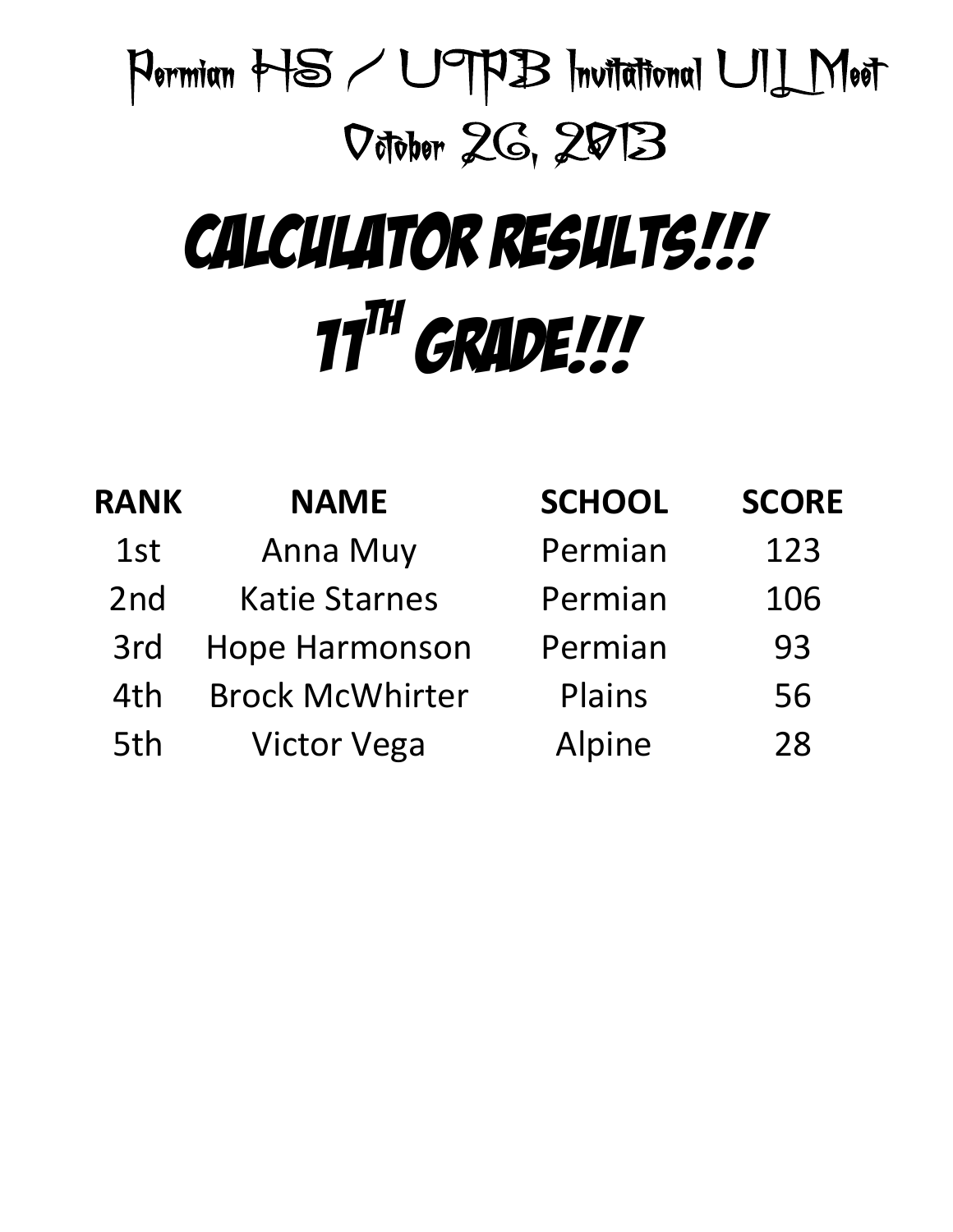### CALCULATOR RESULTS!!! 12<sup>TH</sup> GRADE!!!

| <b>NAME</b>           | <b>SCHOOL</b> | <b>SCORE</b> |
|-----------------------|---------------|--------------|
| <b>Chynna Terrell</b> | Permian       | 150          |
| <b>Anisa Daniel</b>   | Permian       | 136          |
| Jonathan Celaya       | Alpine        | 86           |
| <b>Matthew Hansen</b> | Permian       | 80           |
|                       |               |              |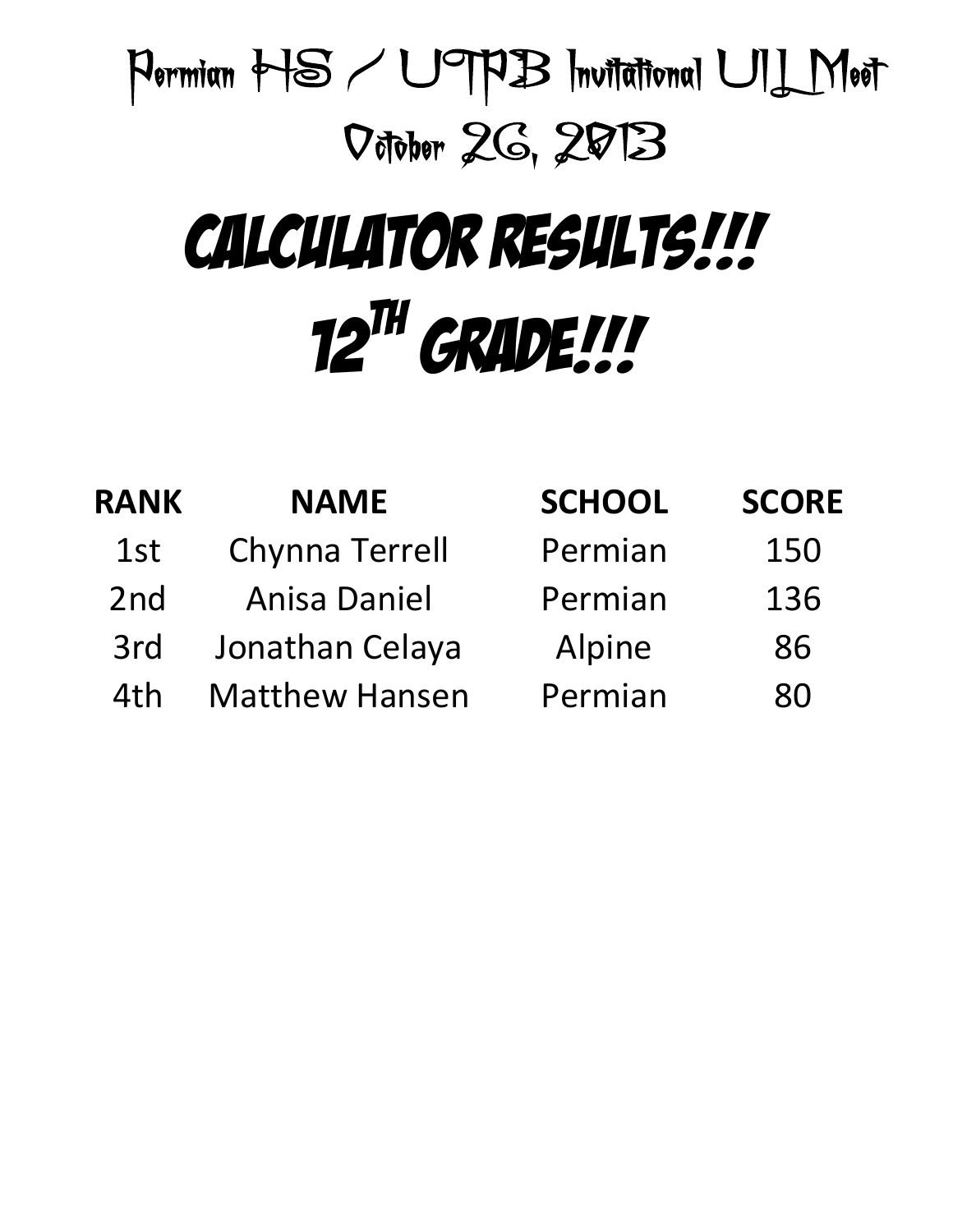### Permian HS / UTPB Invitational UIL Meet October 26, 2013 Calculator RESULTS!!!

# Team Scores!!!

| <b>RANK</b>     | <b>SCHOOL</b>       | <b>SCORE</b> |
|-----------------|---------------------|--------------|
| 1st             | Permian High School | 515          |
| 2 <sub>nd</sub> | Alpine High School  | 114          |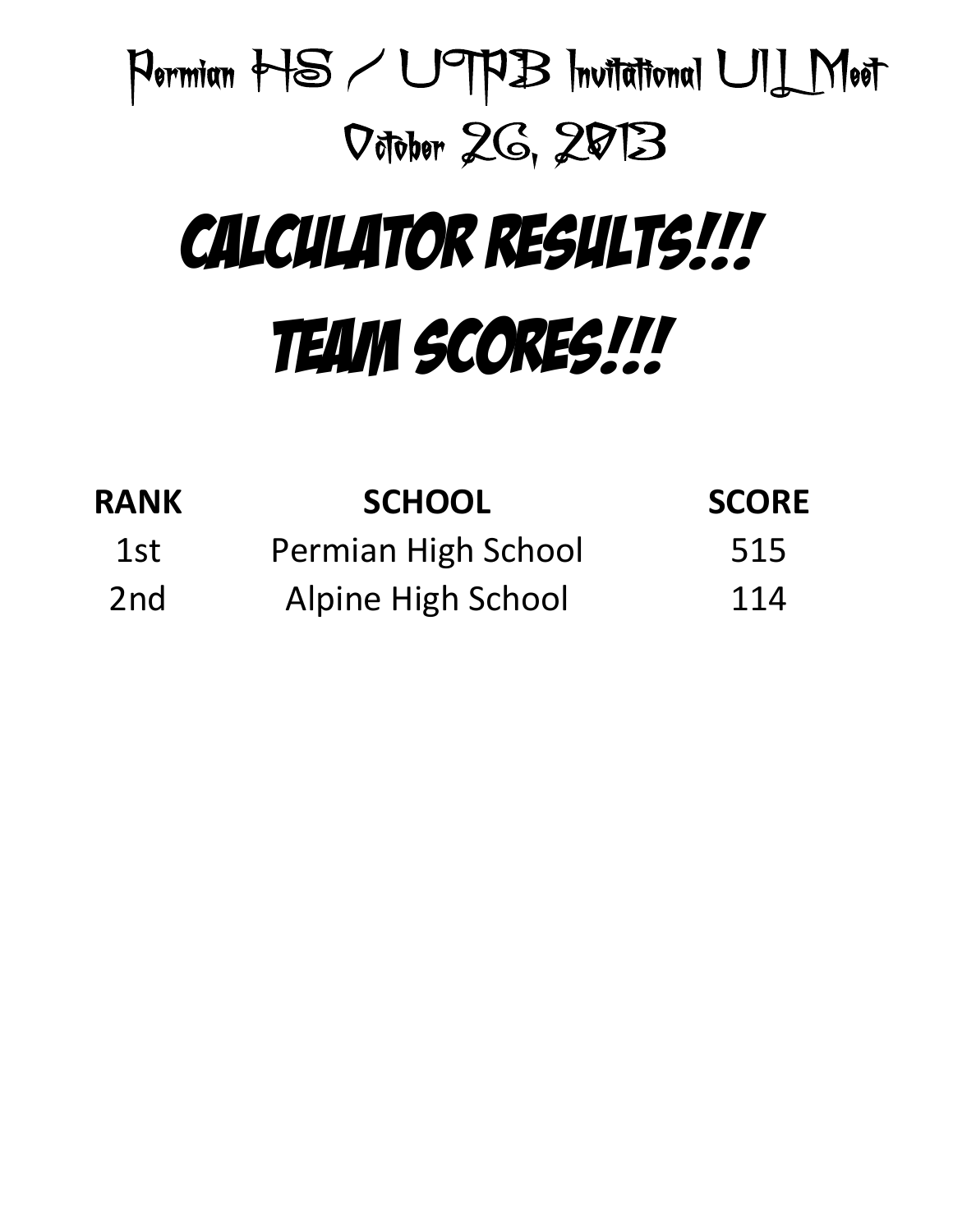

### Mathematics RESULTS!!!  $q^{TH}$  GRADE!!!

| <b>RANK</b> | <b>NAME</b>          | <b>SCHOOL</b> | <b>SCORE</b> |
|-------------|----------------------|---------------|--------------|
| 1st         | Johnathan Loya       | <b>Plains</b> | 24           |
| 2nd         | <b>Hernon Valles</b> | Alpine        | 22           |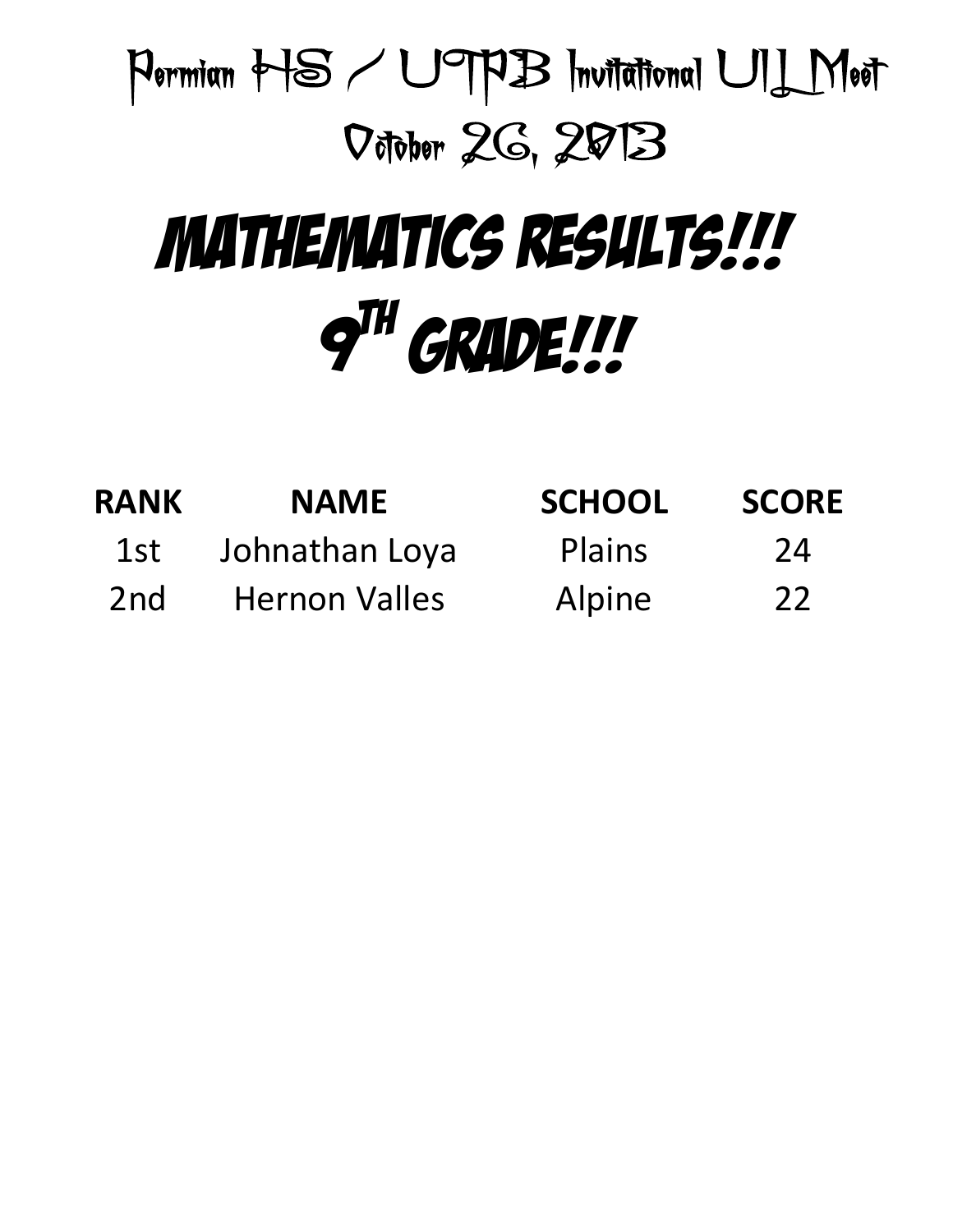# Mathematics RESULTS!!! 10<sup>TH</sup> GRADE!!!

| <b>RANK</b> | <b>NAME</b>                | <b>SCHOOL</b> | <b>SCORE</b>   |
|-------------|----------------------------|---------------|----------------|
| 1st         | <b>Timothy Ou</b>          | Alpine        | 44             |
| 2nd         | <b>Jack Fawcett</b>        | Permian       | 42             |
| 3rd         | <b>Brittnay Michaleson</b> | Plains        | 34             |
| 4th         | <b>Natalie Steen</b>       | Permian       | 16             |
| 5th         | <b>Will Sellers</b>        | Permian       | 14             |
| 6th         | Jordan Lashaway            | Seminole      | 12             |
| 7th         | Kailea Williams            | Permian       | 10             |
| 8th         | <b>Cameron Bugg</b>        | Permian       | $\overline{4}$ |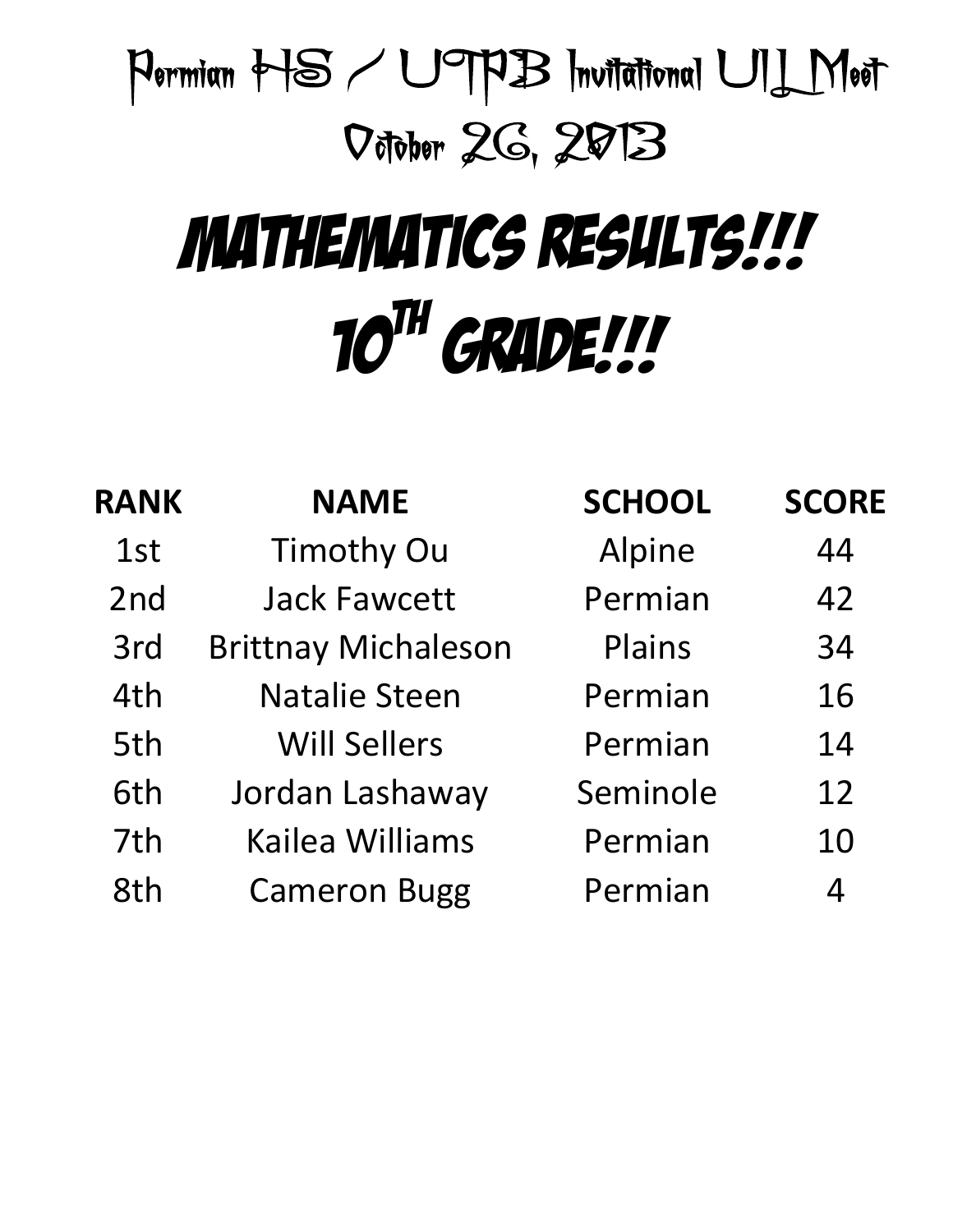# Mathematics RESULTS!!!  $11^{\text{TH}}$  GRADE!!!

| <b>RANK</b> | <b>NAME</b>            | <b>SCHOOL</b> | <b>SCORE</b> |
|-------------|------------------------|---------------|--------------|
| 1st         | <b>Hope Harmonson</b>  | Permian       | 98           |
| 2nd         | <b>Victor Vega</b>     | Alpine        | 90           |
| 3rd         | <b>Katie Starnes</b>   | Permian       | 68           |
| 4th         | <b>Easton Swinnea</b>  | Seminole      | 62           |
| 5th         | <b>Brock McWhirter</b> | Plains        | 62           |
| 6th         | <b>Anna Muy</b>        | Permian       | 50           |
| 7th         | <b>Giselle Barcena</b> | Alpine        | 36           |
|             |                        |               |              |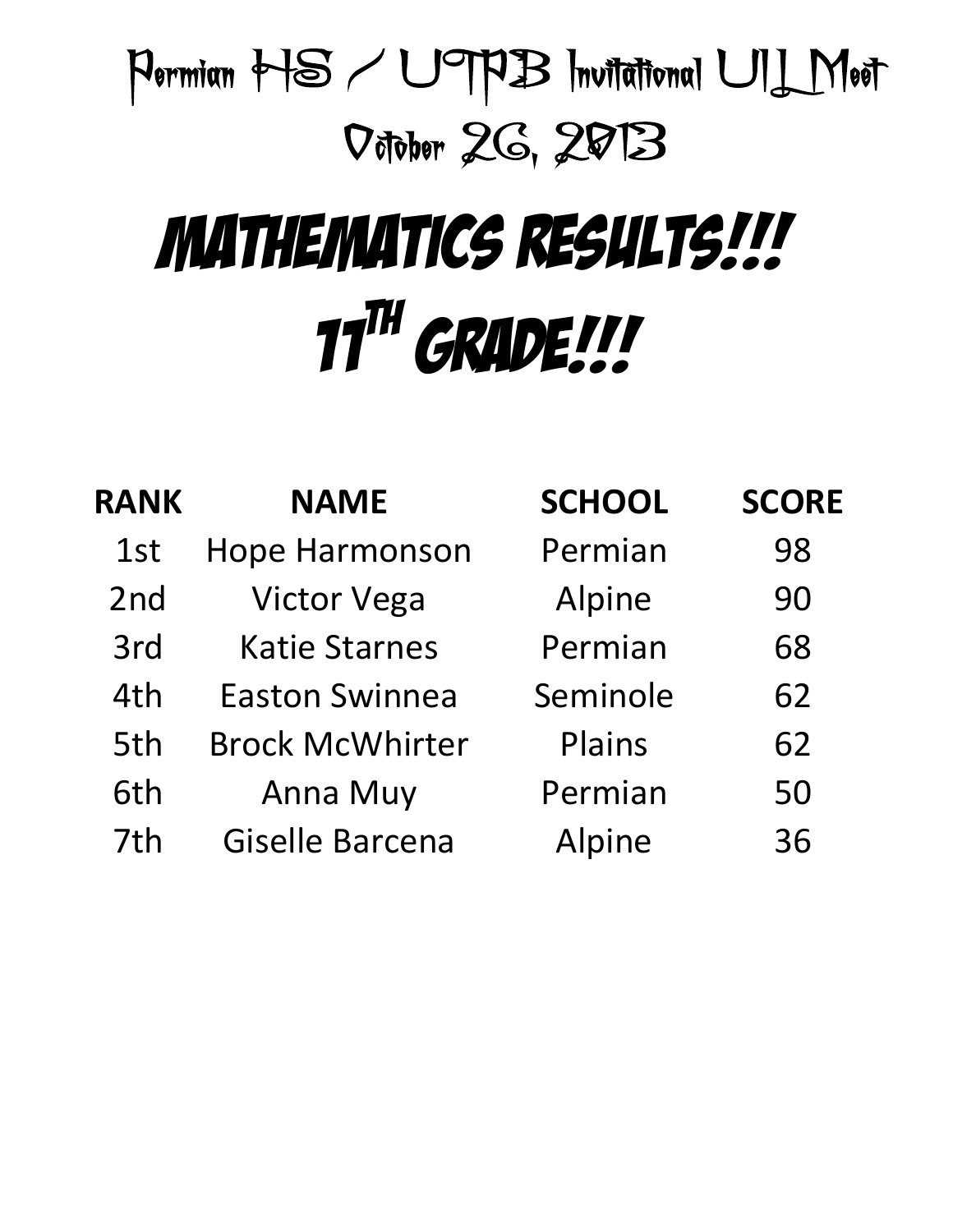# Mathematics RESULTS!!! 12<sup>TH</sup> GRADE!!!

| <b>RANK</b>     | <b>NAME</b>            | <b>SCHOOL</b> | <b>SCORE</b> |
|-----------------|------------------------|---------------|--------------|
| 1st             | Jonathan Celaya        | Alpine        | 214          |
| 2 <sub>nd</sub> | <b>Chynna Terrell</b>  | Permian       | 108          |
| 3rd             | Anisa Daniel           | Permian       | 102          |
| 4th             | <b>Matthew Hansen</b>  | Permian       | 92           |
| 5th             | Allen Batten           | Permian       | 76           |
| 6th             | Zack Murphy            | Seminole      | 50           |
| 7th             | <b>Kylee Weeks</b>     | Seminole      | 32           |
| 8th             | <b>Matt Wheeless</b>   | Seminole      | 24           |
| 9th             | <b>Brittney Nutsch</b> | Seminole      | 12           |
| 10th            | Lyle Riemer            | Seminole      | -8           |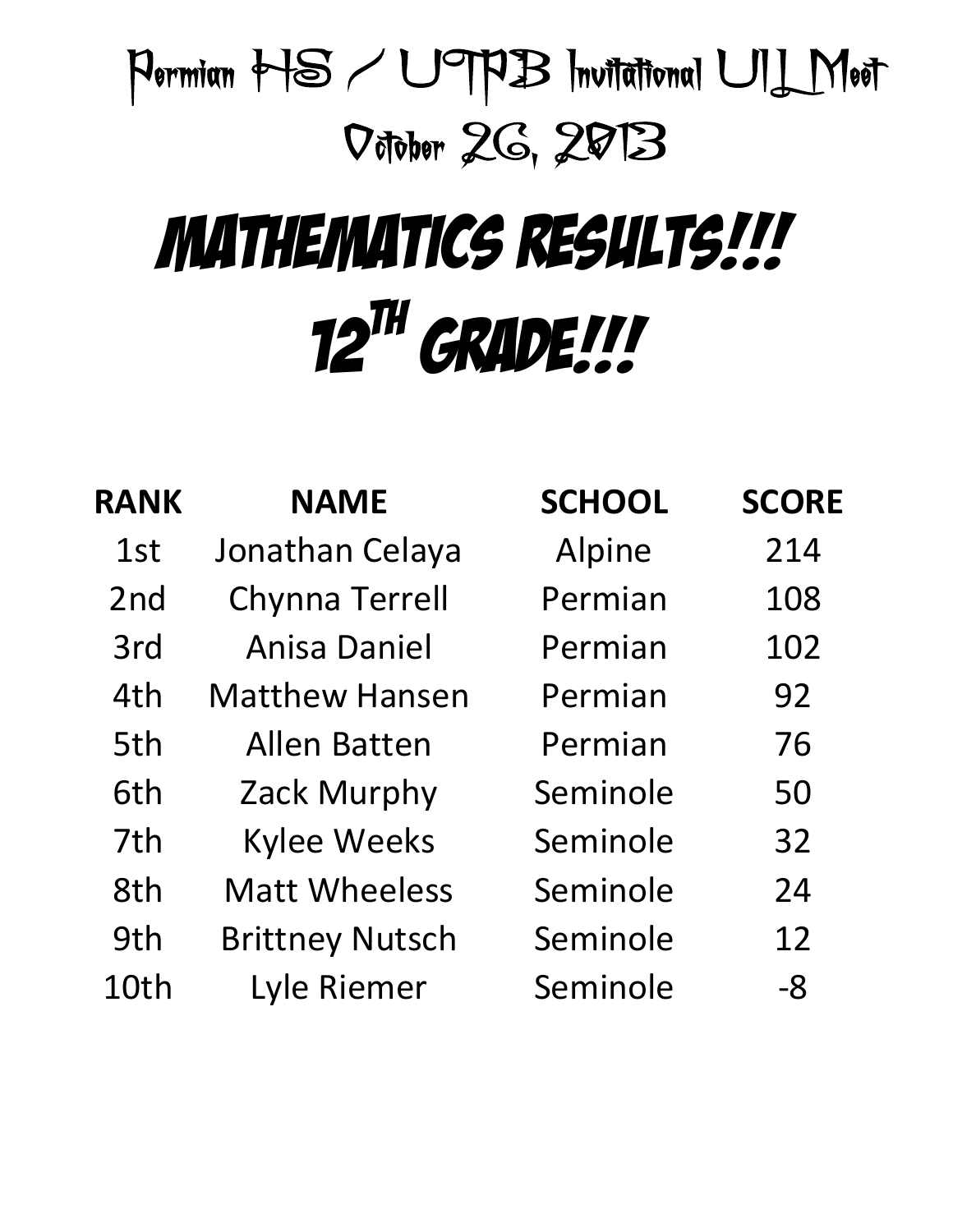# Mathematics RESULTS!!! TEAM SCORES!!!

| <b>RANK</b>     | <b>SCHOOL</b>       | <b>SCORE</b> |
|-----------------|---------------------|--------------|
| 1st             | Permian High School | 400          |
| 2 <sub>nd</sub> | Apline High School  | 393          |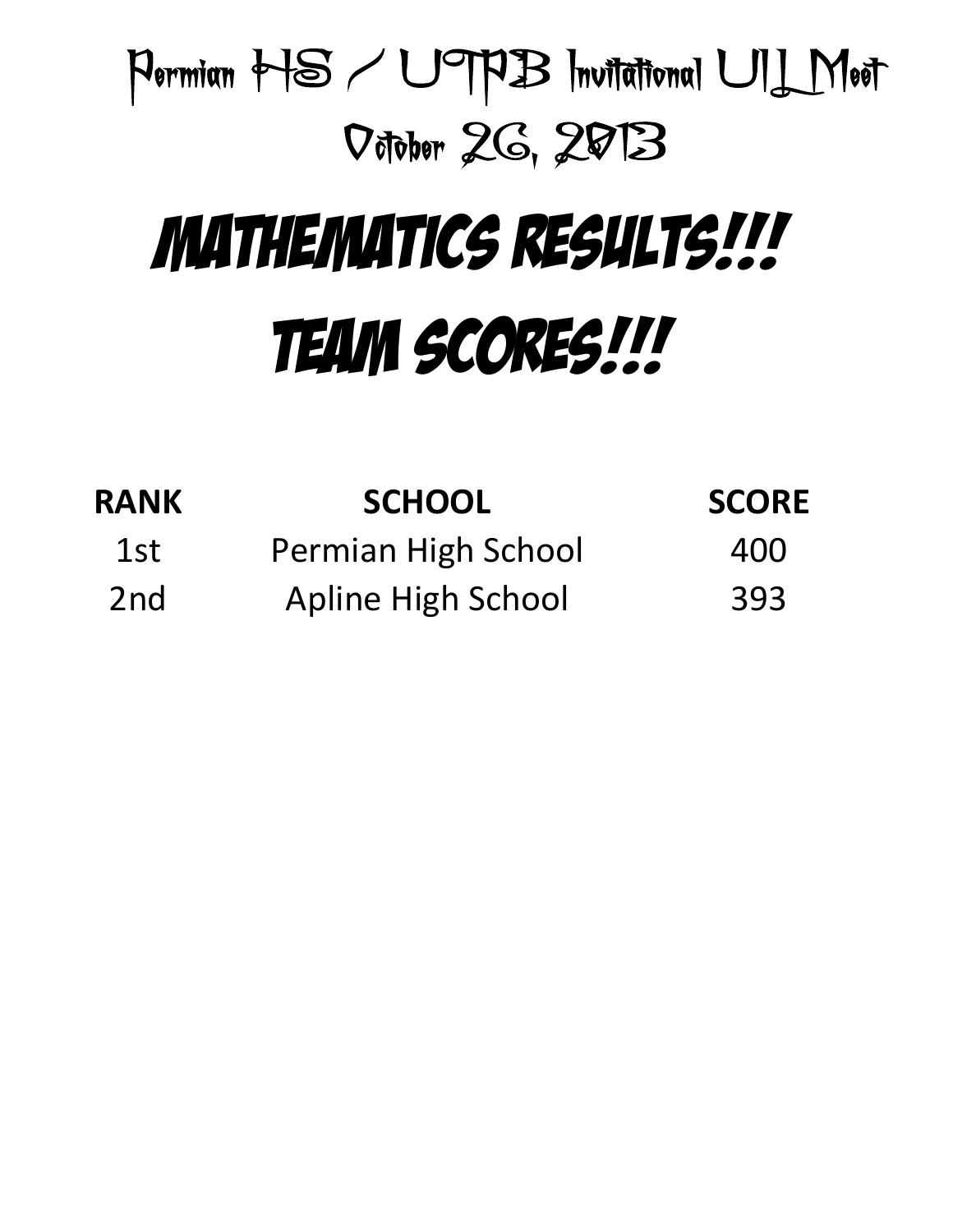

### NUMBER SENSE RESULTS!!!  $q^{TH}$  GRADE!!!

| <b>RANK</b> | <b>NAME</b>          | <b>SCHOOL</b> | <b>SCORE</b> |
|-------------|----------------------|---------------|--------------|
| 1st         | <b>Hernon Valles</b> | Alpine        | 25           |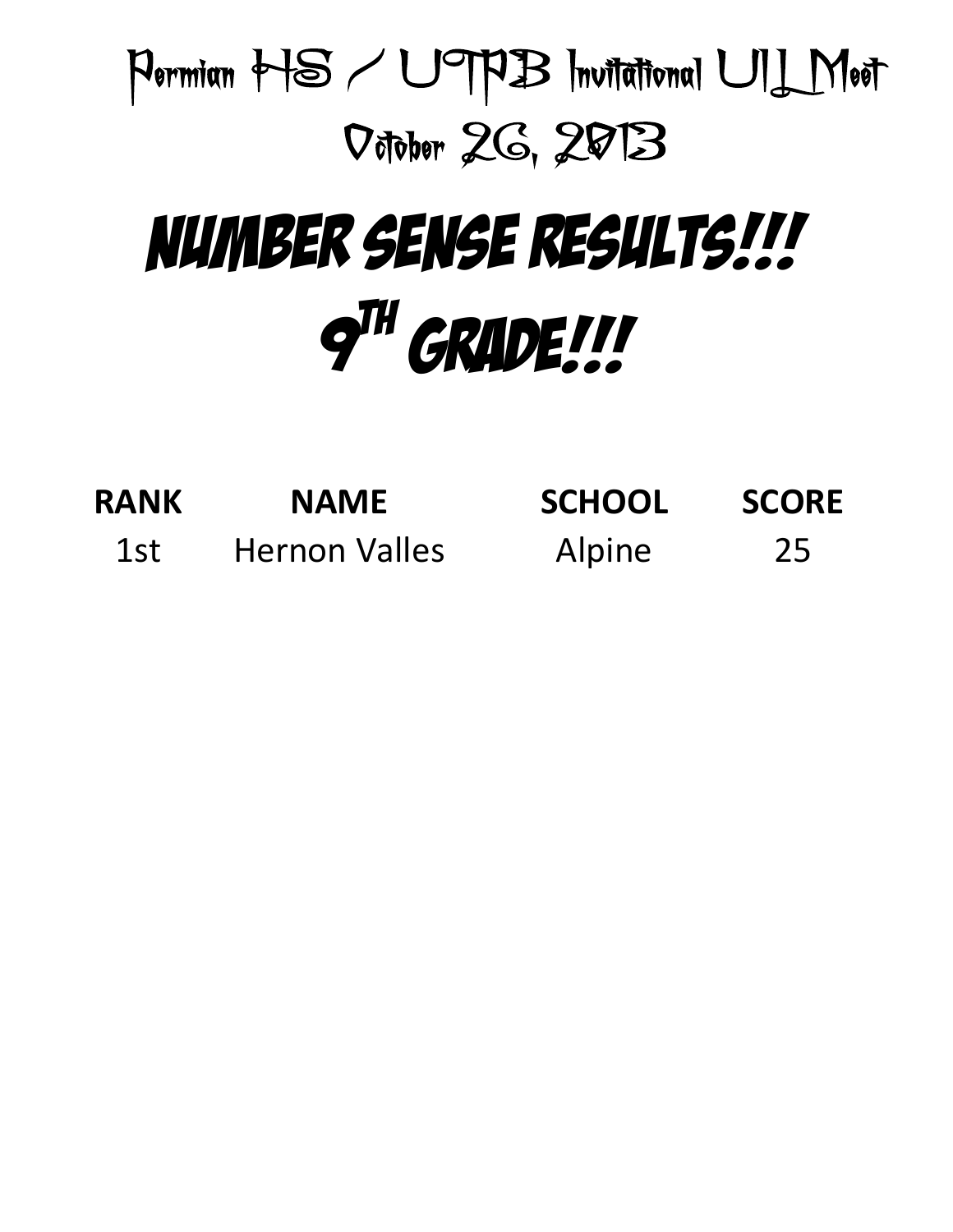# $10^{TH}$  GRADE!!! NUMBER SENSE RESULTS!!!

| <b>RANK</b> | <b>NAME</b>                | <b>SCHOOL</b> | <b>SCORE</b> |
|-------------|----------------------------|---------------|--------------|
| 1st         | <b>Timothy Ou</b>          | Alpine        | 79           |
| 2nd         | Jordan Lashaway            | Seminole      | 59           |
| 3rd         | <b>Jack Fawcett</b>        | Permian       | 29           |
| 4th         | <b>Brittnay Michaleson</b> | Plains        | 24           |
| 5th         | <b>Natalie Steen</b>       | Permian       | $-7$         |
| 6th         | <b>Kailea Williams</b>     | Permian       | $-7$         |
| 7th         | <b>Cameron Bugg</b>        | Permian       | $-21$        |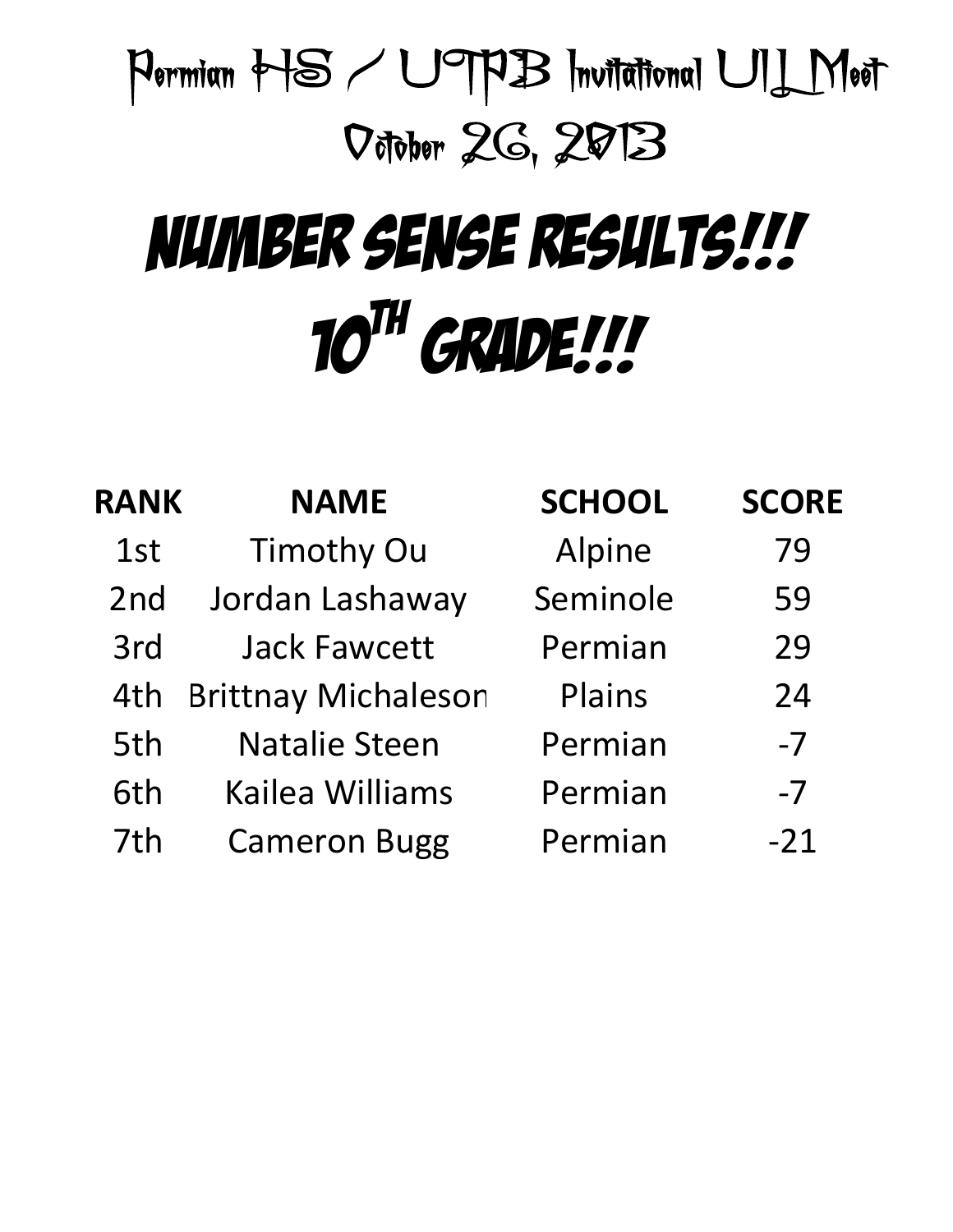# $11^{\text{TH}}$  GRADE!!! NUMBER SENSE RESULTS!!!

| <b>RANK</b>     | <b>NAME</b>            | <b>SCHOOL</b> | <b>SCORE</b> |
|-----------------|------------------------|---------------|--------------|
| 1st             | <b>Victor Vega</b>     | Alpine        | 74           |
| 2 <sub>nd</sub> | <b>Hope Harmonson</b>  | Permian       | 39           |
| 3rd             | <b>Easton Swinnea</b>  | Seminole      | 31           |
| 4th             | Anna Muy               | Permian       | 19           |
| 5th             | <b>Darcy Newcomer</b>  | Alpine        | 16           |
| 6th             | <b>Katie Starnes</b>   | Permian       | 7            |
| 7th             | <b>Brock McWhirter</b> | Plains        | $-5$         |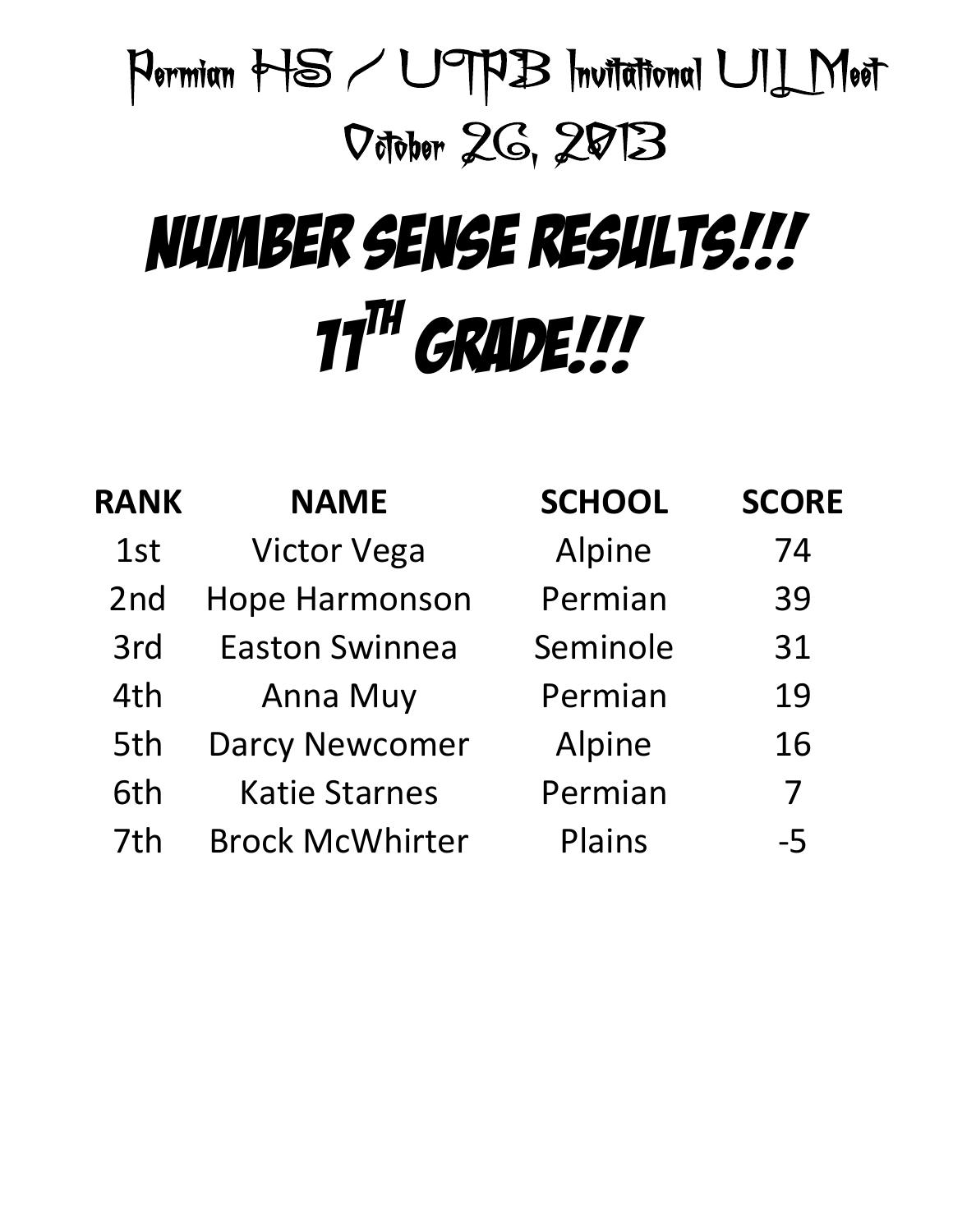# 12<sup>TH</sup> GRADE!!! NUMBER SENSE RESULTS!!!

| <b>RANK</b> | <b>NAME</b>           | <b>SCHOOL</b> | <b>SCORE</b> |
|-------------|-----------------------|---------------|--------------|
| 1st         | Jonathan Celaya       | Alpine        | 260          |
| 2nd         | <b>Chynna Terrell</b> | Permian       | 123          |
| 3rd         | <b>Anisa Daniel</b>   | Permian       | 65           |
| 4th         | <b>Allen Batten</b>   | Permian       | 58           |
| 5th         | <b>Matthew Hansen</b> | Permian       | 13           |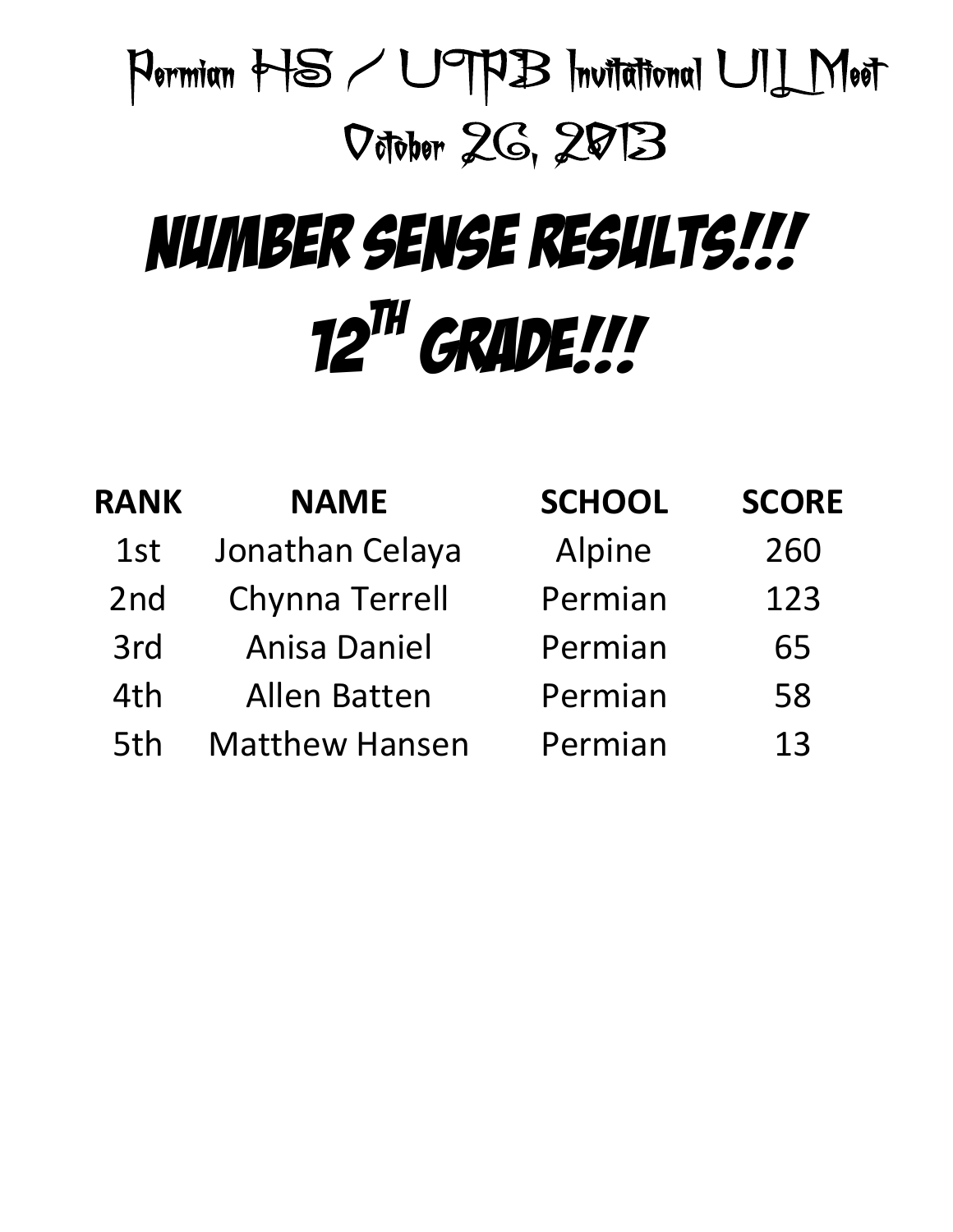# NUMBER SENSE RESULTS!!! TEAM SCORES!!!

| <b>RANK</b>     | <b>SCHOOL</b>             | <b>SCORE</b> |
|-----------------|---------------------------|--------------|
| 1st             | <b>Alpine High School</b> | 438          |
| 2 <sub>nd</sub> | Permian High School       | 285          |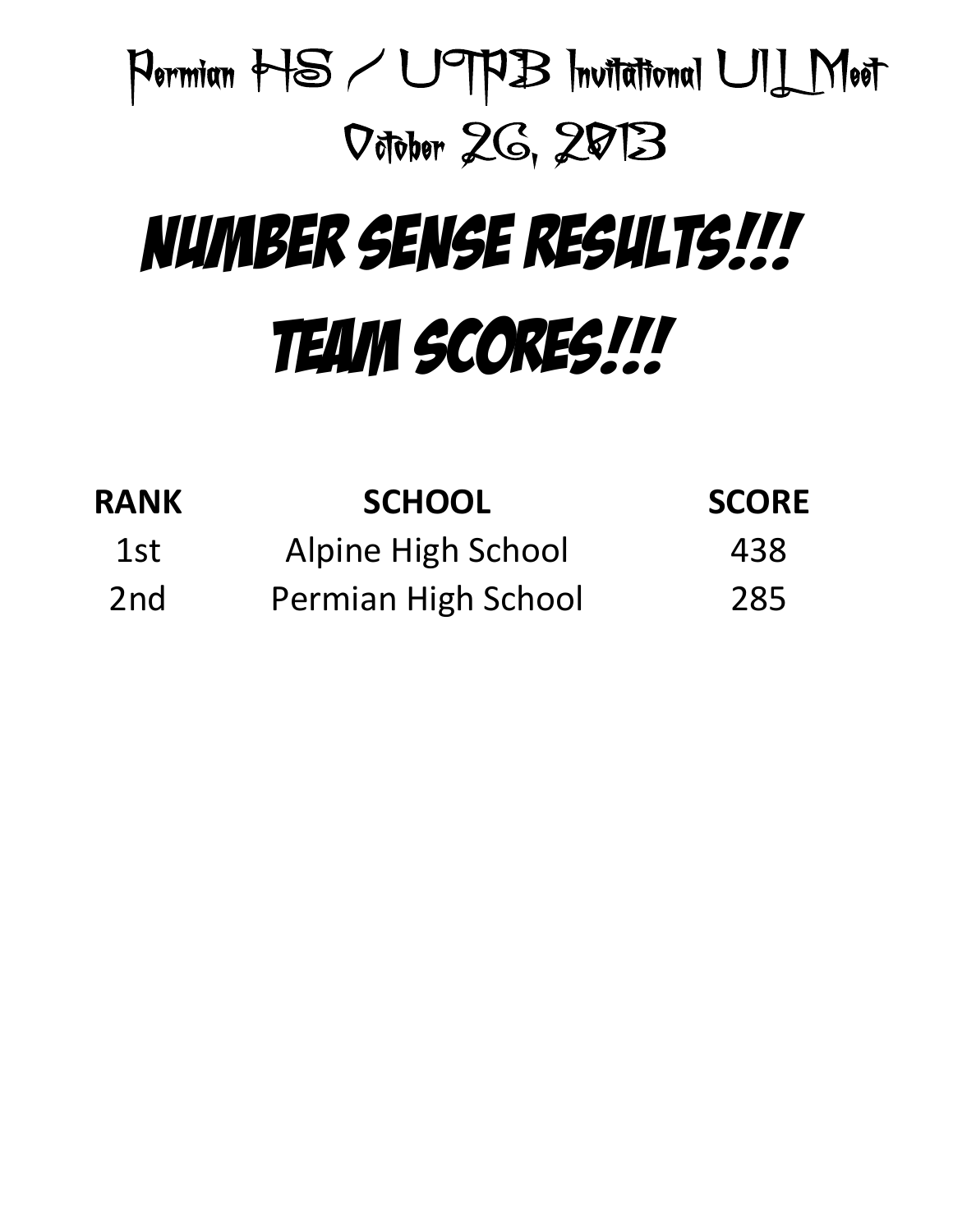

| <b>RANK</b>     | <b>NAME</b>          | <b>SCHOOL</b> | <b>SCORE</b> |
|-----------------|----------------------|---------------|--------------|
| 1st             | <b>Hernon Valles</b> | Alpine        | $\mathbf b$  |
| 2 <sub>nd</sub> | Johnathan Loya       | Plains        | $-12$        |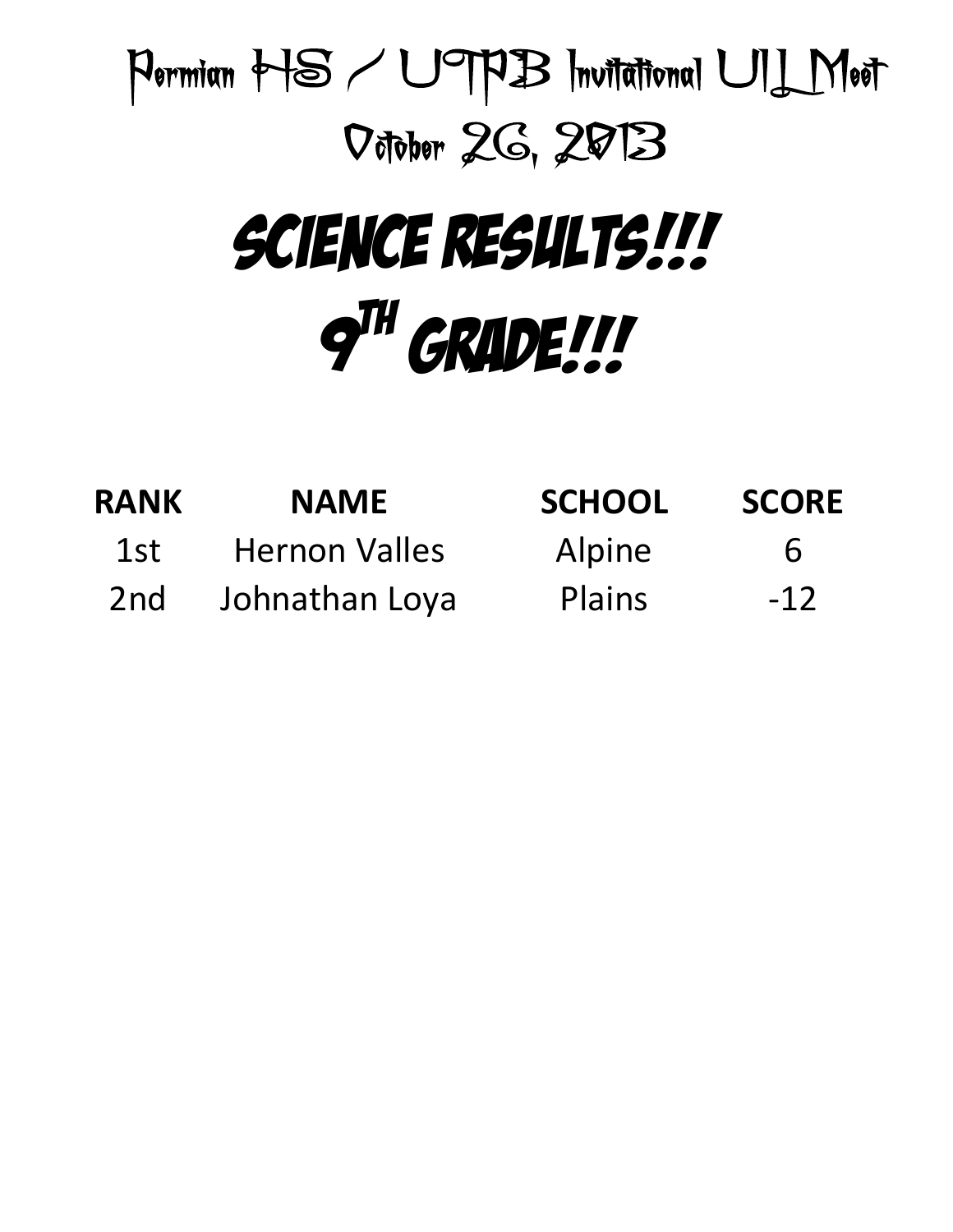### Permian HS / UTPB Invitational UIL Meet October 26, 2013 SCIENCE RESULTS!!!

# 10<sup>th</sup> Grade!!!

| <b>NAME</b>                | <b>SCHOOL</b> | <b>SCORE</b> |
|----------------------------|---------------|--------------|
| <b>Damian Britton</b>      | Permian       | 66           |
| <b>Matthew Atchley</b>     | Permian       | 64           |
| <b>Brittnay Michaleson</b> | Plains        | 14           |
| Jordan Lashaway            | Seminole      | $\Omega$     |
| <b>Devon Mailey</b>        | Permian       | $-18$        |
|                            |               |              |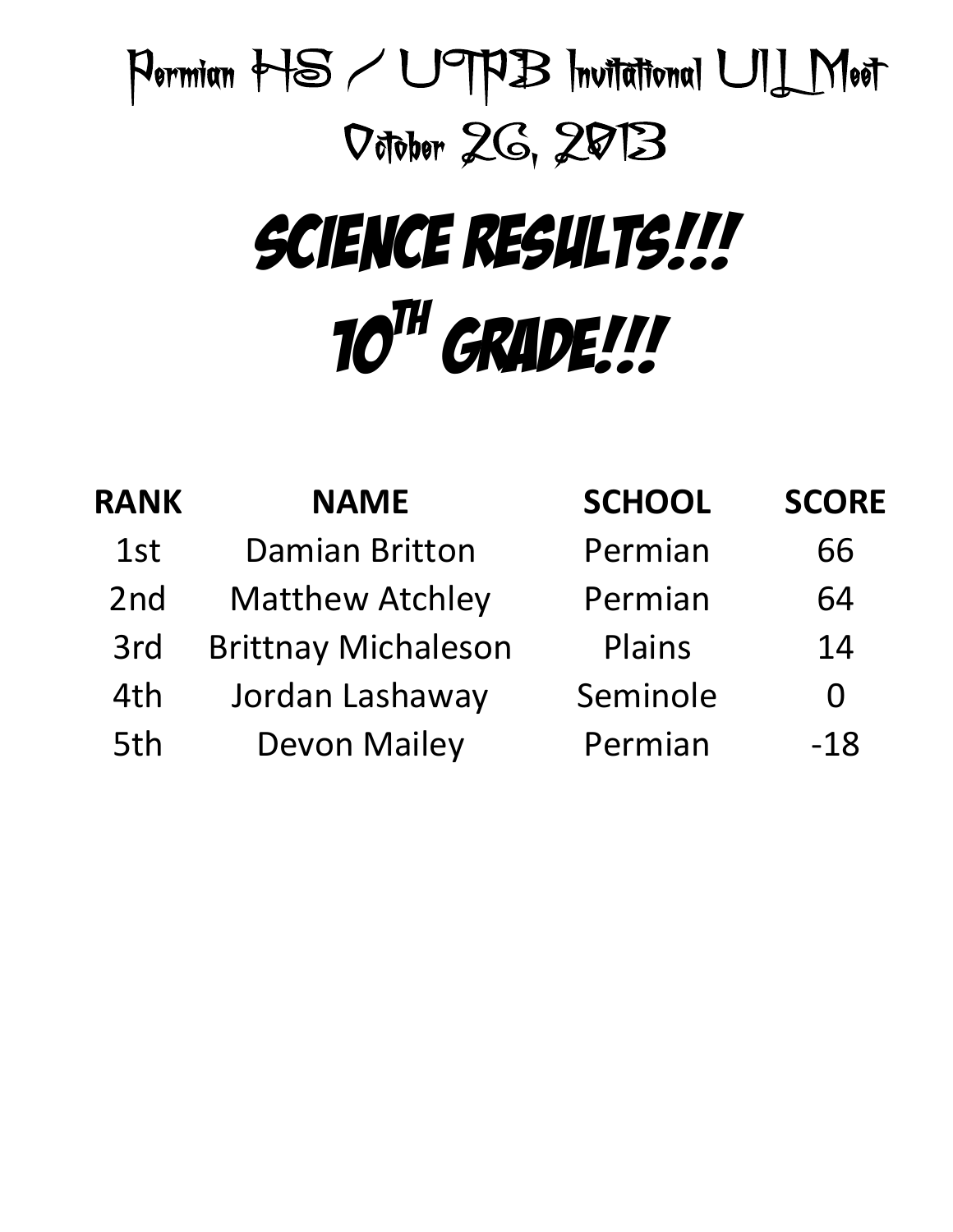### SCIENCE RESULTS!!! 11<sup>TH</sup> GRADE!!!

| <b>NAME</b>            | <b>SCHOOL</b> | <b>SCORE</b> |
|------------------------|---------------|--------------|
| <b>Victor Vega</b>     | Alpine        | 76           |
| Giselle Barcena        | Alpine        | 50           |
| <b>Brock McWhirter</b> | Plains        | 24           |
| <b>Easton Swinnea</b>  | Seminole      | 8            |
| <b>Darcy Newcomer</b>  | Alpine        | 6            |
|                        |               |              |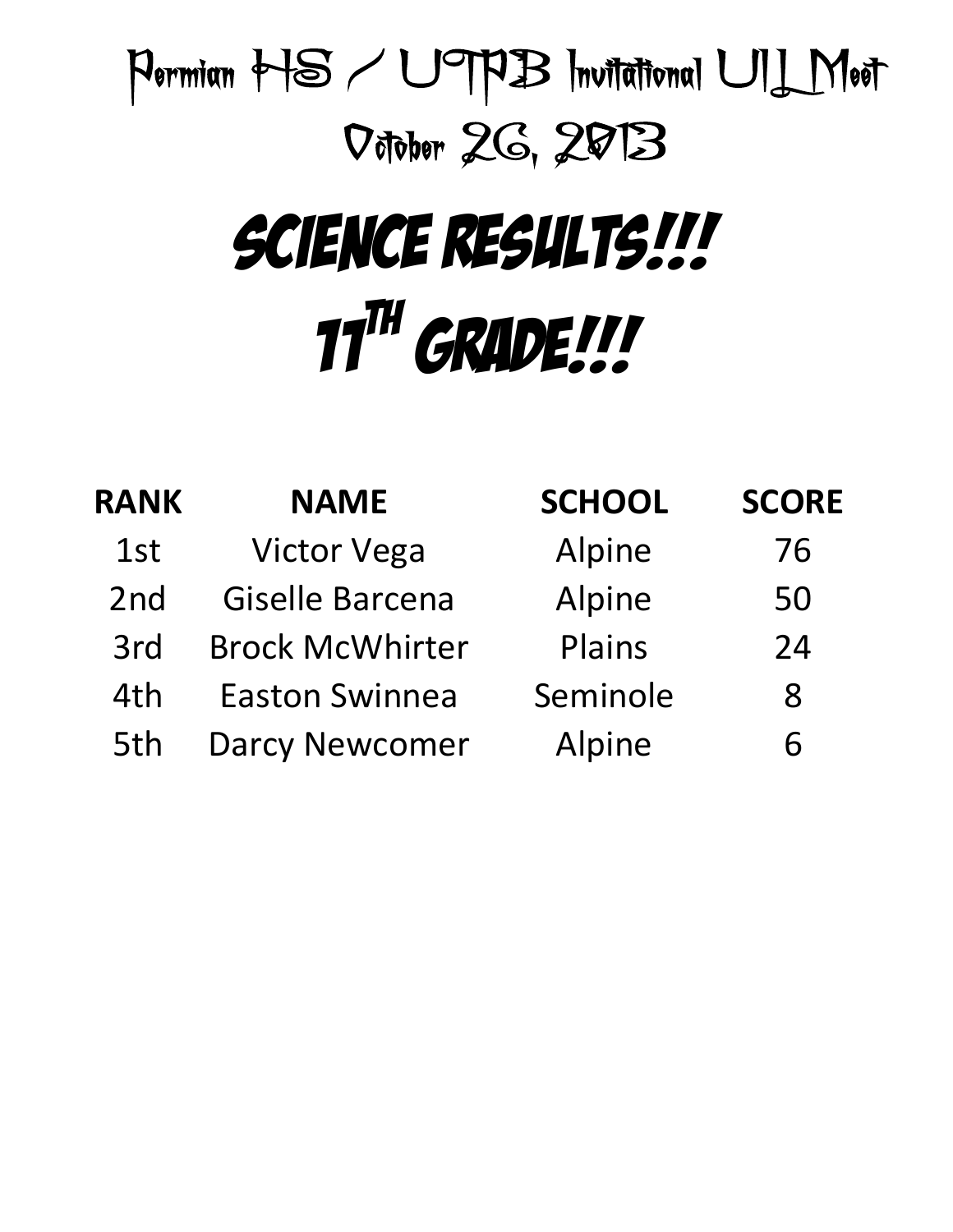### SCIENCE RESULTS!!! 12<sup>TH</sup> GRADE!!!

| <b>RANK</b> | <b>NAME</b>            | <b>SCHOOL</b> | <b>SCORE</b> |
|-------------|------------------------|---------------|--------------|
| 1st         | Lyle Riemer            | Seminole      | 88           |
| 2nd         | Jonathan Celaya        | Alpine        | 80           |
| 3rd         | Zack Murphy            | Seminole      | 22           |
| 4th         | <b>Matt Wheeless</b>   | Seminole      | 14           |
| 5th         | <b>Milynn Read</b>     | Permian       | 12           |
| 6th         | <b>Kylee Weeks</b>     | Seminole      | -8           |
| 7th         | <b>Brittney Nutsch</b> | Seminole      | $-36$        |